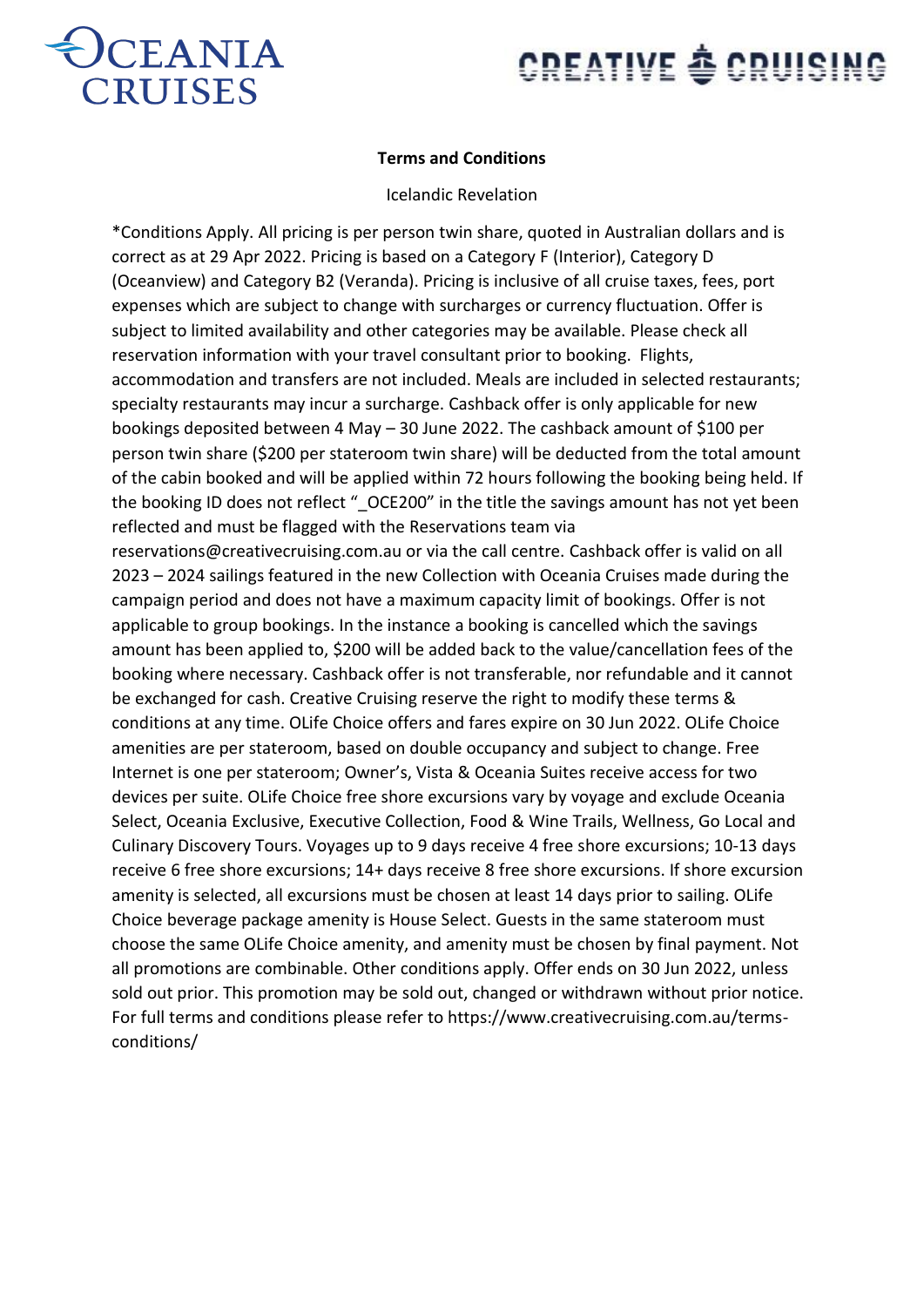

-

# **CREATIVE & CRUISING**

### **Terms and Conditions**

### Atlantic Africa & Europe

\*Conditions Apply. All pricing is per person twin share, quoted in Australian dollars and is correct as at 29 Apr 2022. Pricing is based on a Category G (Interior), Category D (Oceanview) and Category B2 (Veranda). Pricing is inclusive of all cruise taxes, fees, port expenses which are subject to change with surcharges or currency fluctuation. Offer is subject to limited availability and other categories may be available. Please check all reservation information with your travel consultant prior to booking. Flights, accommodation and transfers are not included. Meals are included in selected restaurants; specialty restaurants may incur a surcharge. Cashback offer is only applicable for new bookings deposited between 4 May – 30 June 2022. The cashback amount of \$100 per person twin share (\$200 per stateroom twin share) will be deducted from the total amount of the cabin booked and will be applied within 72 hours following the booking being held. If the booking ID does not reflect " OCE200" in the title the savings amount has not yet been reflected and must be flagged with the Reservations team via reservations@creativecruising.com.au or via the call centre. Cashback offer is valid on all 2023 – 2024 sailings featured in the new Collection with Oceania Cruises made during the campaign period and does not have a maximum capacity limit of bookings. Offer is not applicable to group bookings. In the instance a booking is cancelled which the savings amount has been applied to, \$200 will be added back to the value/cancellation fees of the booking where necessary. Cashback offer is not transferable, nor refundable and it cannot be exchanged for cash. Creative Cruising reserve the right to modify these terms & conditions at any time. OLife Choice offers and fares expire on 30 Jun 2022. OLife Choice amenities are per stateroom, based on double occupancy and subject to change. Free Internet is one per stateroom; Owner's, Vista & Oceania Suites receive access for two devices per suite. OLife Choice free shore excursions vary by voyage and exclude Oceania Select, Oceania Exclusive, Executive Collection, Food & Wine Trails, Wellness, Go Local and Culinary Discovery Tours. Voyages up to 9 days receive 4 free shore excursions; 10-13 days receive 6 free shore excursions; 14+ days receive 8 free shore excursions. If shore excursion amenity is selected, all excursions must be chosen at least 14 days prior to sailing. OLife Choice beverage package amenity is House Select. Guests in the same stateroom must choose the same OLife Choice amenity, and amenity must be chosen by final payment. Not all promotions are combinable. Other conditions apply. Offer ends on 30 Jun 2022, unless sold out prior. This promotion may be sold out, changed or withdrawn without prior notice. For full terms and conditions please refer to [https://www.creativecruising.com.au/terms](https://www.creativecruising.com.au/terms-conditions/)[conditions/](https://www.creativecruising.com.au/terms-conditions/)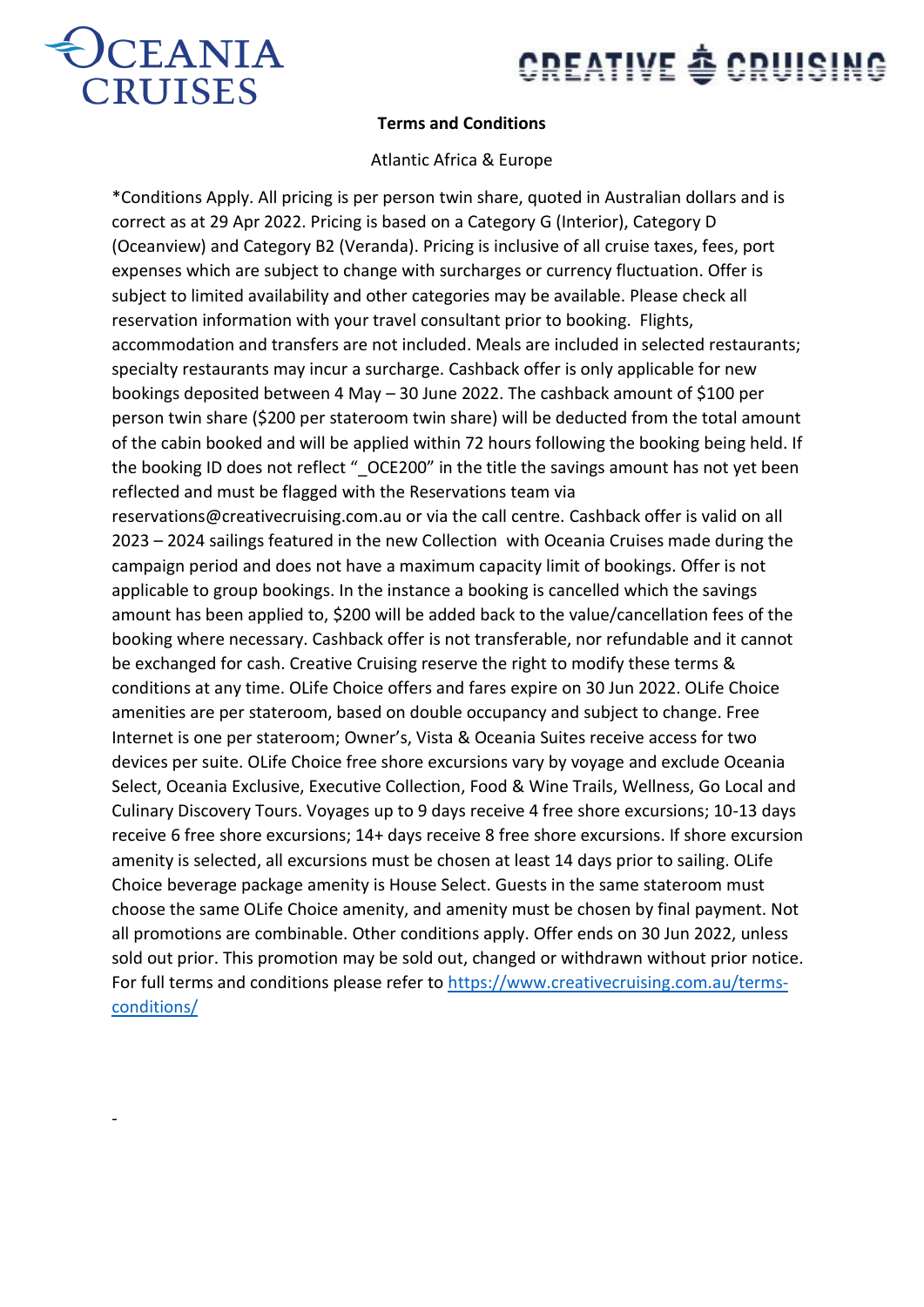

# **CREATIVE & CRUISING**

### **Terms and Conditions**

#### Australian Panorama

\*Conditions Apply. All pricing is per person twin share, quoted in Australian dollars and is correct as at 29 Apr 2022. Pricing is based on a Category G (Interior), Category D (Oceanview) and Category B2 (Veranda). Pricing is inclusive of all cruise taxes, fees, port expenses which are subject to change with surcharges or currency fluctuation. Offer is subject to limited availability and other categories may be available. Please check all reservation information with your travel consultant prior to booking. Flights, accommodation and transfers are not included. Meals are included in selected restaurants; specialty restaurants may incur a surcharge. Cashback offer is only applicable for new bookings deposited between 4 May – 30 June 2022. The cashback amount of \$100 per person twin share (\$200 per stateroom twin share) will be deducted from the total amount of the cabin booked and will be applied within 72 hours following the booking being held. If the booking ID does not reflect " OCE200" in the title the savings amount has not yet been reflected and must be flagged with the Reservations team via reservations@creativecruising.com.au or via the call centre. Cashback offer is valid on all 2023 – 2024 sailings featured in the new Collection with Oceania Cruises made during the campaign period and does not have a maximum capacity limit of bookings. Offer is not applicable to group bookings. In the instance a booking is cancelled which the savings amount has been applied to, \$200 will be added back to the value/cancellation fees of the booking where necessary. Cashback offer is not transferable, nor refundable and it cannot be exchanged for cash. Creative Cruising reserve the right to modify these terms & conditions at any time. OLife Choice offers and fares expire on 30 Jun 2022. OLife Choice amenities are per stateroom, based on double occupancy and subject to change. Free Internet is one per stateroom; Owner's, Vista & Oceania Suites receive access for two devices per suite. OLife Choice free shore excursions vary by voyage and exclude Oceania Select, Oceania Exclusive, Executive Collection, Food & Wine Trails, Wellness, Go Local and Culinary Discovery Tours. Voyages up to 9 days receive 4 free shore excursions; 10-13 days receive 6 free shore excursions; 14+ days receive 8 free shore excursions. If shore excursion amenity is selected, all excursions must be chosen at least 14 days prior to sailing. OLife Choice beverage package amenity is House Select. Guests in the same stateroom must choose the same OLife Choice amenity, and amenity must be chosen by final payment. Not all promotions are combinable. Other conditions apply. Offer ends on 30 Jun 2022, unless sold out prior. This promotion may be sold out, changed or withdrawn without prior notice. For full terms and conditions please refer to https://www.creativecruising.com.au/termsconditions/